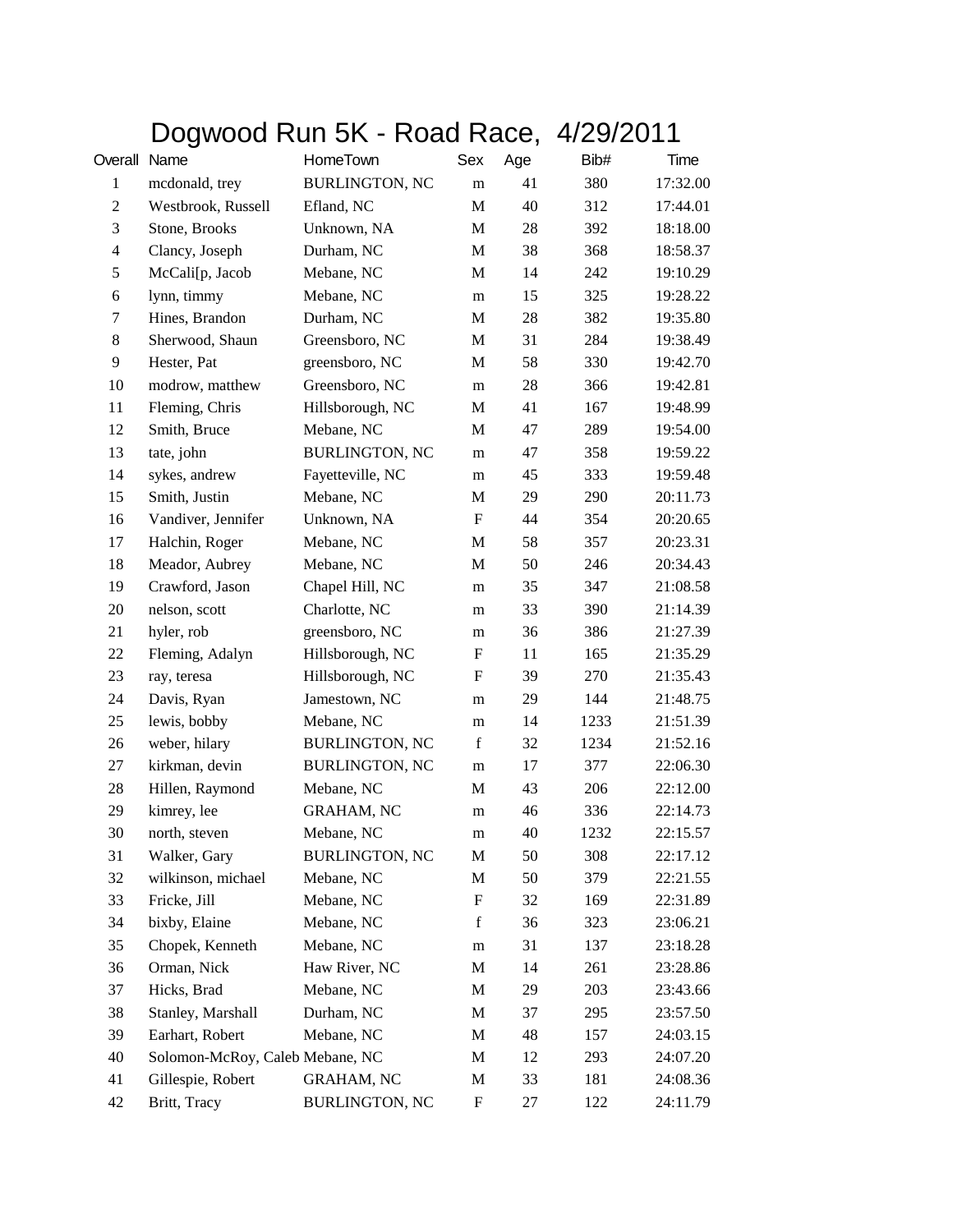| 43 | glancy, aaron                    | Mebane, NC            | M                         | 33     | 182 | 24:12.33 |
|----|----------------------------------|-----------------------|---------------------------|--------|-----|----------|
| 44 | Sieck, Alexander                 | Mebane, NC            | M                         | 18     | 286 | 24:17.36 |
| 45 | Edelson, Ryan                    | Mebane, NC            | $\mathbf M$               | 32     | 158 | 24:29.20 |
| 46 | Brewer, Lisa                     | Henderson, NC         | $\mathbf f$               | 43     | 121 | 24:40.49 |
| 47 | Strickland, Samantha             | Mebane, NC            | $\boldsymbol{\mathrm{F}}$ | 25     | 296 | 24:52.68 |
| 48 | dixon, tommy                     | Mebane, NC            | m                         | 50     | 326 | 24:56.89 |
| 49 | lambert, zack                    | Mebane, NC            | m                         | 15     | 384 | 25:01.69 |
| 50 | Fleming, Bennett                 | Hillsborough, NC      | M                         | 9      | 166 | 25:05.01 |
| 51 | DAughtry, Lauri                  | Mebane, NC            | F                         | 49     | 143 | 25:07.34 |
| 52 | Wells, Becca                     | <b>BURLINGTON, NC</b> | $\boldsymbol{\mathrm{F}}$ | 23     | 311 | 25:08.64 |
| 53 | Williams, Davis                  | Mebane, NC            | $\mathbf M$               | 11     | 314 | 25:08.73 |
| 54 | Camuto, AJ                       | Mebane, NC            | M                         | 9      | 131 | 25:09.81 |
| 55 | Leon, Peter                      | <b>GRAHAM, NC</b>     | $\mathbf M$               | 54     | 233 | 25:19.15 |
| 56 | Kreider, Alex                    | Mebane, NC            | M                         | 10     | 227 | 25:33.34 |
| 57 | Schmid, Chip                     | Mebane, NC            | M                         | 48     | 280 | 25:35.73 |
| 58 | Meeks, Jim                       | Mebane, NC            | M                         | 41     | 247 | 25:37.49 |
| 59 | Holland, Victor                  | Mebane, NC            | M                         | 33     | 210 | 25:38.13 |
| 60 | Rankin, Bob                      | Mebane, NC            | M                         | 57     | 268 | 25:52.21 |
| 61 | dixon, bradley thomas            | Mebane, NC            | ${\bf m}$                 | 24     | 327 | 25:55.42 |
| 62 | Gibbs, Shawn                     | Mebane, NC            | M                         | 34     | 179 | 25:55.78 |
| 63 | Voorhis, Greg                    | Burlington, NC        | M                         | 38     | 307 | 25:57.66 |
| 64 | Henson, Kyle                     | Mebane, NC            | M                         | 14     | 201 | 25:59.07 |
| 65 | Goddard, Mike                    | Mebane, NC            | M                         | 30     | 184 | 26:00.96 |
| 66 | Holland, Melinda                 | Mebane, NC            | $\mathbf F$               | 28     | 209 | 26:02.48 |
| 67 | Ferguson, Atticus                | Mebane, NC            | M                         | 12     | 162 | 26:03.28 |
| 68 | davis, matt                      | Gastonia, NC          | m                         | 33     | 378 | 26:04.43 |
| 69 | Dickerson, Samuel                | Mebane, NC            | M                         | 25     | 152 | 26:04.95 |
| 70 | Gibbs, Kaden                     | Mebane, NC            | M                         | $\tau$ | 178 | 26:05.55 |
| 71 | Gibbs, Danielle                  | Mebane, NC            | $\mathbf F$               | 33     | 177 | 26:05.58 |
| 72 | knight, larry                    | Hillsborough, NC      | M                         | 68     | 225 | 26:06.21 |
| 73 | Morris, Robert                   | Mebane, NC            | $\mathbf M$               | 33     | 253 | 26:06.25 |
| 74 | Davis, Stan                      | Haw River, NC         | ${\rm m}$                 | 40     | 145 | 26:09.38 |
| 75 | Hemmerdinger, Katrina Mebane, NC |                       | $\boldsymbol{\mathrm{F}}$ | 46     | 200 | 26:12.99 |
| 76 | janicki, jenna                   | <b>GRAHAM, NC</b>     | $\mathbf f$               | 11     | 375 | 26:15.23 |
| 77 | Ball, Bryce                      | Mebane, NC            | m                         | 27     | 109 | 26:16.98 |
| 78 | greenert, jordan                 | Mebane, NC            | $\mathbf f$               | 12     | 338 | 26:18.99 |
| 79 | Trotter, Josh                    | Burlington, NC        | M                         | 29     | 306 | 26:34.78 |
| 80 | bartis, jean                     | Mebane, NC            | $\mathbf f$               | 51     | 324 | 26:36.90 |
| 81 | justice, nathan                  | Mebane, NC            | ${\rm m}$                 | 35     | 331 | 26:37.26 |
| 82 | Roth, Zoe                        | Mebane, NC            | ${\bf F}$                 | 11     | 277 | 26:38.15 |
| 83 | howard, kim                      | Durham, NC            | $\mathbf f$               | 34     | 373 | 26:41.36 |
| 84 | Gutierrez, Jesus                 | Mebane, NC            | m                         | 40     | 321 | 26:41.82 |
| 85 | Gillespie, Leslee                | <b>GRAHAM, NC</b>     | $\boldsymbol{F}$          | 33     | 180 | 26:54.94 |
| 86 | Langley, Vivian                  | Mebane, NC            | F                         | 47     | 229 | 27:11.68 |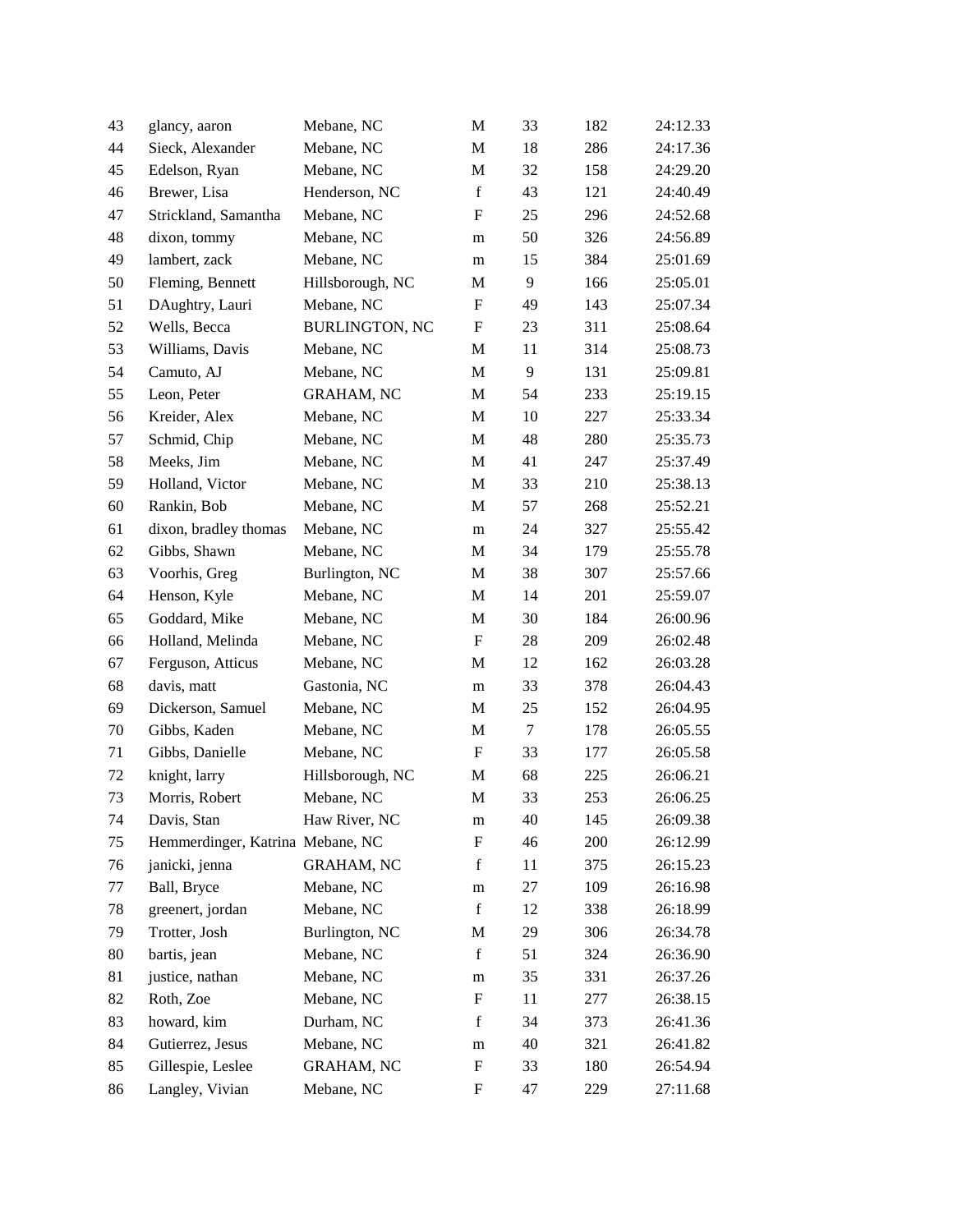| 87  | Thorne, Leigh                   | Durham, NC            | $\boldsymbol{\mathrm{F}}$      | 47 | 303 | 27:16.73 |
|-----|---------------------------------|-----------------------|--------------------------------|----|-----|----------|
| 88  | Myers, Valerie                  | Burlington, NC        | $\boldsymbol{\mathrm{F}}$      | 44 | 255 | 27:18.27 |
| 89  | walker, laura                   | <b>BURLINGTON, NC</b> | $\mathbf f$                    | 50 | 374 | 27:28.33 |
| 90  | Nicolet, Todd                   | Mebane, NC            | M                              | 38 | 258 | 27:32.30 |
| 91  | woodall, edward                 | Mebane, NC            | m                              | 43 | 393 | 27:33.23 |
| 92  | Chopek, Meghan                  | Mebane, NC            | $\mathbf f$                    | 27 | 138 | 27:39.34 |
| 93  | Jacobs, Jerry                   | <b>GRAHAM, NC</b>     | M                              | 38 | 220 | 27:54.85 |
| 94  | Low, Gabriella                  | Chapel Hill, NC       | $\boldsymbol{\mathrm{F}}$      | 9  | 238 | 27:58.26 |
| 95  | Gregory, Cindy                  | Mebane, NC            | F                              | 31 | 189 | 28:11.24 |
| 96  | sieck, jonah                    | Pittsboro, NC         | m                              | 13 | 342 | 28:12.12 |
| 97  | Solomon-McRoy, Maris Mebane, NC |                       | F                              | 15 | 294 | 28:15.76 |
| 98  | joyce, stephen                  | Mebane, NC            |                                | 37 | 329 | 28:16.27 |
| 99  | Yehl, Mary                      | <b>BURLINGTON, NC</b> | m<br>$\boldsymbol{\mathrm{F}}$ | 51 | 318 | 28:17.76 |
|     |                                 | Mebane, NC            |                                |    |     |          |
| 100 | Henson, Ric                     |                       | M                              | 48 | 202 | 28:20.03 |
| 101 | Wilkie, Nicole                  | Durham, NC            | $\boldsymbol{\mathrm{F}}$      | 28 | 313 | 28:26.86 |
| 102 | Chandler, Leah                  | Mebane, NC            | $\mathbf f$                    | 21 | 135 | 28:28.57 |
| 103 | Snead, Autumn                   | Mebane, NC            | $\boldsymbol{\mathrm{F}}$      | 20 | 291 | 28:29.85 |
| 104 | FIELDS, AMANDA                  | Burlington, NC        | $\boldsymbol{\mathrm{F}}$      | 12 | 163 | 28:31.50 |
| 105 | Goddard, Jennifer               | Mebane, NC            | $\boldsymbol{\mathrm{F}}$      | 28 | 183 | 28:36.13 |
| 106 | Cannady, Amy                    | Snow Camp, NC         | $\mathbf f$                    | 30 | 132 | 28:38.49 |
| 107 | Arnette, Henry                  | Mebane, NC            | m                              | 60 | 104 | 28:38.85 |
| 108 | Hagen, Kate                     | Apex, NC              | ${\bf F}$                      | 36 | 191 | 28:40.85 |
| 109 | Helgeson, Sepp                  | Mebane, NC            | M                              | 24 | 199 | 28:41.27 |
| 110 | baker, caleb                    | Mebane, NC            | ${\bf m}$                      | 35 | 108 | 28:42.49 |
| 111 | Massai, Rachel                  | Mebane, NC            | $\boldsymbol{\mathrm{F}}$      | 35 | 322 | 28:43.14 |
| 112 | stephens, brandi                | Mebane, NC            | $\mathbf f$                    | 31 | 388 | 28:44.65 |
| 113 | dubransky, jeff                 | Carrboro, NC          | m                              | 33 | 383 | 28:45.03 |
| 114 | Howell, Holly                   | Chapel Hill, NC       | $\boldsymbol{\mathrm{F}}$      | 28 | 212 | 28:46.84 |
| 115 | smith, patricia                 | greensboro, NC        | $\mathbf f$                    | 67 | 356 | 28:53.75 |
| 116 | Jacobs, Kellie                  | Mebane, NC            | $\boldsymbol{\mathrm{F}}$      | 19 | 221 | 28:55.00 |
| 117 | Allred, Jamie                   | Mebane, NC            | $\mathbf f$                    | 32 | 103 | 28:56.96 |
| 118 | Weeks, Ken                      | Mebane, NC            | M                              | 44 | 310 | 28:59.07 |
| 119 | hall, kelly                     | <b>GRAHAM, NC</b>     | $\mathbf f$                    | 35 | 389 | 29:02.24 |
| 120 | Mbadugha, Bessie                | Mebane, NC            | F                              | 35 | 241 | 29:05.61 |
| 121 | Bronson, Sam                    | Mebane, NC            | m                              | 67 | 123 | 29:13.63 |
| 122 | melton, ashley                  | <b>GRAHAM, NC</b>     | $\mathbf f$                    | 24 | 361 | 29:16.54 |
| 123 | Fuller, Danielle                | <b>BURLINGTON, NC</b> | F                              | 20 | 171 | 29:17.27 |
| 124 | O'Neal, Cathy                   | Mebane, NC            | $\boldsymbol{\mathrm{F}}$      | 43 | 260 | 29:18.67 |
| 125 | McCrickard, Ivy                 | <b>BURLINGTON, NC</b> | F                              | 31 | 243 | 29:18.80 |
| 126 | Russell, Samantha               | Hillsborough, NC      | $\mathbf f$                    | 16 | 320 | 29:20.22 |
| 127 | greenert, craig                 | Mebane, NC            | m                              | 44 | 339 | 29:25.12 |
| 128 | Lebron, Robert                  | Durham, NC            | M                              | 46 | 231 | 29:28.52 |
| 129 | simon, caren                    | <b>GRAHAM, NC</b>     | $\mathbf f$                    | 41 | 337 | 29:30.83 |
| 130 | Brouwer, Anneke                 | Mebane, NC            | $\mathbf f$                    | 9  | 125 | 29:40.41 |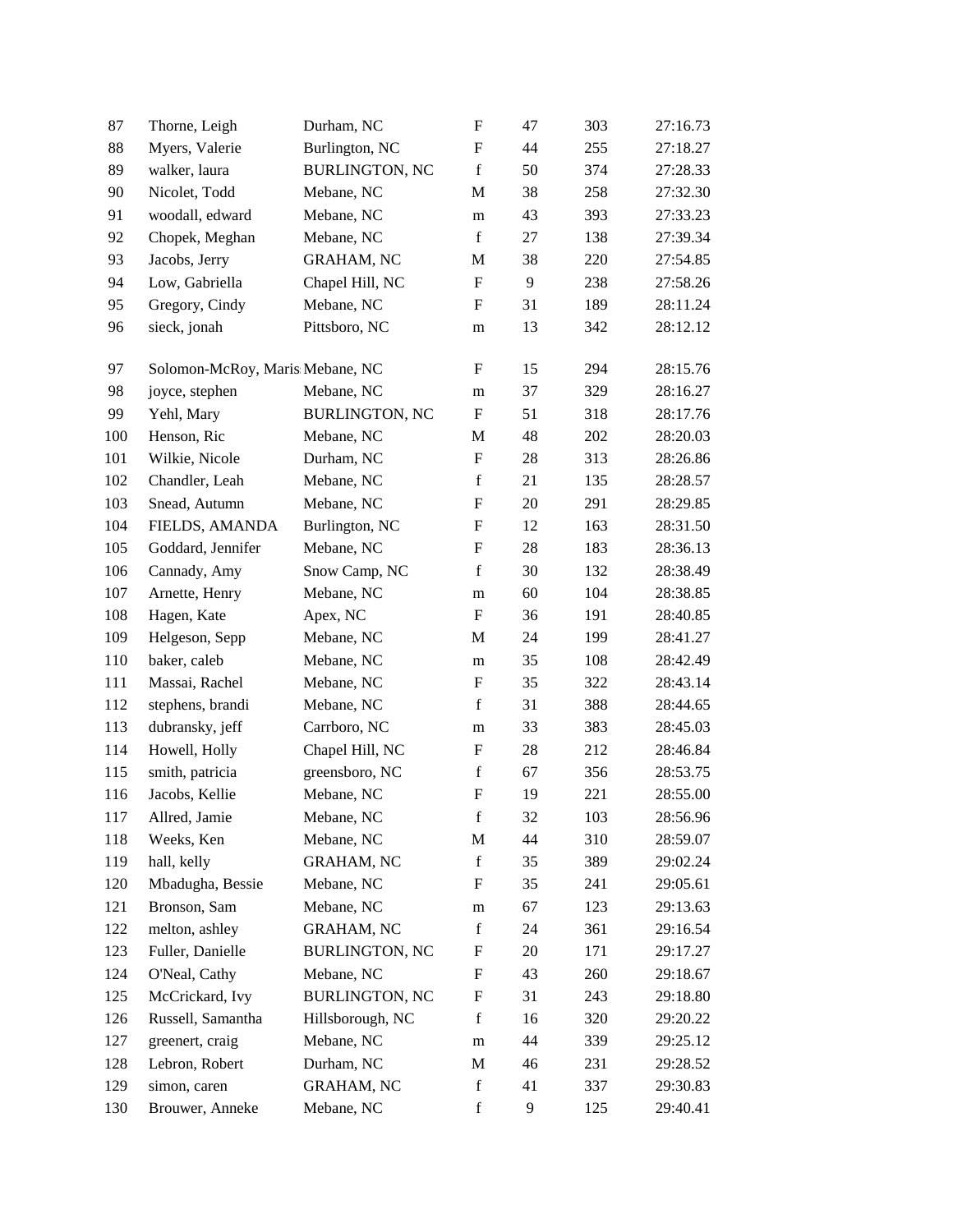| 131 | kirkland, william   | <b>BURLINGTON, NC</b> | m                         | 24 | 387  | 29:41.12 |
|-----|---------------------|-----------------------|---------------------------|----|------|----------|
| 132 | hood, crystal       | Mebane, NC            | $\mathbf f$               | 28 | 367  | 29:52.49 |
| 133 | Halpern, Shelly     | Whitsett, NC          | $\boldsymbol{\mathrm{F}}$ | 36 | 193  | 29:58.00 |
| 134 | Gandee, Katie       | Efland, NC            | F                         | 15 | 174  | 29:59.57 |
| 135 | Boone, Joan         | Efland, NC            | $\boldsymbol{\mathrm{F}}$ | 58 | 119  | 30:00.96 |
| 136 | Hicks, James        | <b>BURLINGTON, NC</b> | M                         | 27 | 204  | 30:05.47 |
| 137 | Daley, Jennifer     | Julian, NC            | $\mathbf f$               | 42 | 142  | 30:13.72 |
| 138 | Silberman, Paul     | Mebane, NC            | M                         | 44 | 288  | 30:18.64 |
| 139 | Rice, Leon          | Mebane, NC            | M                         | 46 | 273  | 30:19.92 |
| 140 | Warren, Haidyth     | Efland, NC            | $\boldsymbol{\mathrm{F}}$ | 33 | 309  | 30:36.92 |
| 141 | Boley, Karen        | Mebane, NC            | $\mathbf f$               | 39 | 118  | 30:39.97 |
| 142 | Barnes, Glenn       | GRAHAM, NC            | M                         | 33 | 110  | 30:43.82 |
| 143 | Schmiedel, Dirk     | <b>BURLINGTON, NC</b> | M                         | 33 | 282  | 30:48.19 |
| 144 | Hudson, Tara        | <b>GRAHAM, NC</b>     | $\mathbf F$               | 32 | 213  | 30:48.38 |
| 145 | Luxmore, McKenzie   | Mebane, NC            | $\mathbf f$               | 24 | 332  | 30:51.17 |
| 146 | Robertson, Amy      | Mebane, NC            | F                         | 25 | 275  | 30:55.50 |
| 147 | brownell, jenny     | Mebane, NC            | $\mathbf f$               | 32 | 399  | 31:07.32 |
| 148 | brownell, mike      | Mebane, NC            | m                         | 41 | 1231 | 31:07.81 |
| 149 | Hein, Leah          | <b>BURLINGTON, NC</b> | $\boldsymbol{F}$          | 32 | 196  | 31:09.46 |
| 150 | Edelson, Samantha   | Mebane, NC            | $\boldsymbol{\mathrm{F}}$ | 12 | 159  | 31:19.95 |
| 151 | Carter, Jimi Jo     | <b>GRAHAM, NC</b>     | $\mathbf f$               | 23 | 134  | 31:20.60 |
| 152 | Blankenship, Doye   | Mebane, NC            | m                         | 35 | 115  | 31:22.32 |
| 153 | Kohrman, Richard    | Mebane, NC            | M                         | 63 | 226  | 31:35.12 |
| 154 | Hunnicutt, Andrea   | <b>BURLINGTON, NC</b> | F                         | 9  | 214  | 31:40.03 |
| 155 | Hunnicutt, Hal      | <b>BURLINGTON, NC</b> | M                         | 45 | 215  | 31:41.30 |
| 156 | snipes, mike        | Greensboro, NC        | m                         | 43 | 385  | 31:48.79 |
| 157 | Graham, Charles     | Burlington, NC        | M                         | 65 | 187  | 31:52.72 |
| 158 | Holcombe, Tracy     | Franklinton, NC       | $\boldsymbol{\mathrm{F}}$ | 36 | 207  | 31:52.81 |
| 159 | mcallister, amber   | <b>GRAHAM, NC</b>     | $\mathbf f$               | 25 | 345  | 32:00.88 |
| 160 | Rice, Mandy         | Mebane, NC            | $\mathbf f$               | 32 | 319  | 32:05.31 |
| 161 | Solomon, Ilka       | Mebane, NC            | $\mathbf F$               | 37 | 292  | 32:09.31 |
| 162 | Boggs, Greg         | Haw River, NC         | m                         | 30 | 116  | 32:12.60 |
| 163 | mock, amy           | Mebane, NC            | $\mathbf f$               | 24 | 369  | 32:14.00 |
| 164 | Gollnick, Joshua    | Mebane, NC            | M                         | 9  | 185  | 32:16.29 |
| 165 | DellaVecch, Leo     | Mebane, NC            | m                         | 60 | 148  | 32:20.71 |
| 166 | Hicks, Karissa      | <b>BURLINGTON, NC</b> | $\mathbf F$               | 27 | 205  | 32:23.35 |
| 167 | Cutler, Jamie       | <b>BURLINGTON, NC</b> | m                         | 23 | 141  | 32:26.62 |
| 168 | Ketcham, Caroline   | Mebane, NC            | $\boldsymbol{\mathrm{F}}$ | 36 | 223  | 32:31.01 |
| 169 | Hunter, Andrea      | Chapel Hill, NC       | $\boldsymbol{F}$          | 25 | 219  | 32:34.91 |
| 170 | <b>BERRY, RICKY</b> | Hillsborough, NC      | M                         | 55 | 112  | 32:46.99 |
| 171 | berntson, paige     | <b>BURLINGTON, NC</b> | $\mathbf f$               | 37 | 370  | 32:47.64 |
| 172 | Harrington, Jerry   | Chapel Hill, NC       | M                         | 54 | 194  | 32:53.48 |
| 173 | Trillizio, Laura    | Hillsborough, NC      | $\boldsymbol{\mathrm{F}}$ | 30 | 305  | 32:57.03 |
| 174 | kirkman, casey      | <b>BURLINGTON, NC</b> | m                         | 35 | 376  | 33:07.46 |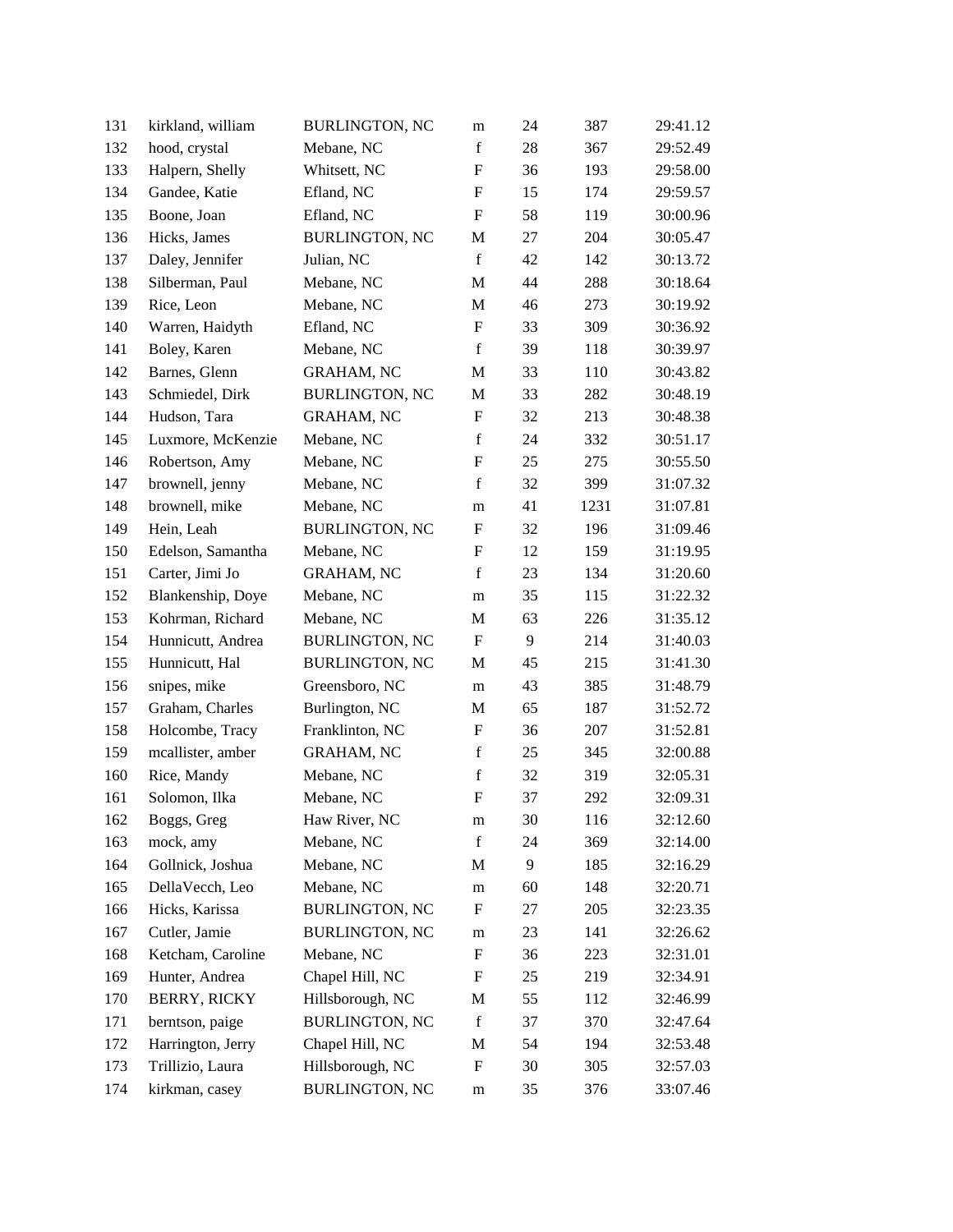| 175 | hinshaw, sara       | DURHAM, NC            | $\mathbf f$               | 38 | 355 | 33:11.35 |
|-----|---------------------|-----------------------|---------------------------|----|-----|----------|
| 176 | Poi, Courtney       | Mebane, NC            | $\mathbf f$               | 32 | 395 | 33:15.13 |
| 177 | colville, kathy     | Efland, NC            | $\mathbf f$               | 35 | 391 | 33:15.36 |
| 178 | Strong, Leslie      | Mebane, NC            | $\boldsymbol{\mathrm{F}}$ | 42 | 297 | 33:21.42 |
| 179 | Gandee, Joyce       | Efland, NC            | $\boldsymbol{\mathrm{F}}$ | 54 | 173 | 33:25.50 |
| 180 | Murphy, Jennifer    | <b>BURLINGTON, NC</b> | $\boldsymbol{\mathrm{F}}$ | 31 | 254 | 33:25.80 |
| 181 | Brouwer, Ethan      | Mebane, NC            | m                         | 7  | 126 | 33:31.47 |
| 182 | Fitzgerald, Lillian | Mebane, NC            | $\mathbf F$               | 8  | 164 | 33:33.83 |
| 183 | jones, greg         | Hillsborough, NC      | m                         | 41 | 353 | 33:46.48 |
| 184 | Schmid, Maggie      | Mebane, NC            | $\boldsymbol{\mathrm{F}}$ | 10 | 281 | 34:04.54 |
| 185 | Meyer, Echo         | Chapel Hill, NC       | $\boldsymbol{\mathrm{F}}$ | 38 | 248 | 34:13.56 |
| 186 | Boggs, Rebecca      | Haw River, NC         | $\mathbf f$               | 28 | 117 | 34:22.50 |
| 187 | Nelson, Kathy       | Mebane, NC            | $\boldsymbol{\mathrm{F}}$ | 45 | 256 | 34:24.09 |
| 188 | compton, bennett    | Efland, NC            | m                         | 12 | 335 | 34:30.14 |
| 189 | compton, andy       | Efland, NC            | m                         | 41 | 334 | 34:31.27 |
| 190 | Seagroves, Alison   | Mebane, NC            | F                         | 39 | 283 | 34:32.62 |
| 191 | jones, melissa      | Hillsborough, NC      | $\mathbf f$               | 42 | 352 | 34:35.54 |
| 192 | Thomas, Rebecca     | Burlington, NC        | ${\bf F}$                 | 30 | 301 | 34:37.75 |
| 193 | mcmillan, brooke    | WAKE FOREST, NC       | $\mathbf f$               | 32 | 344 | 34:39.50 |
| 194 | Edelson, Wendy      | Mebane, NC            | $\boldsymbol{\mathrm{F}}$ | 32 | 160 | 34:39.86 |
| 195 | Ashley, Tiffany     | <b>BURLINGTON, NC</b> | $\mathbf f$               | 29 | 105 | 34:41.32 |
| 196 | Boyer, Emma         | Mebane, NC            | $\mathbf f$               | 27 | 120 | 35:08.92 |
| 197 | Hunnicutt, Rebecca  | <b>BURLINGTON, NC</b> | $\boldsymbol{\mathrm{F}}$ | 12 | 217 | 35:13.58 |
| 198 | Hunnicutt, Melanie  | <b>BURLINGTON, NC</b> | $\boldsymbol{F}$          | 44 | 216 | 35:14.79 |
| 199 | Sichi, Sylvia       | Mebane, NC            | ${\bf F}$                 | 35 | 285 | 35:16.52 |
| 200 | Notowitz, Nicole    | Mebane, NC            | $\boldsymbol{\mathrm{F}}$ | 27 | 259 | 35:21.87 |
| 201 | Michaels, Nicole    | <b>BURLINGTON, NC</b> | $\boldsymbol{F}$          | 34 | 249 | 35:30.73 |
| 202 | Duffy, Kathy        | CARY, NC              | $\boldsymbol{\mathrm{F}}$ | 49 | 155 | 35:35.16 |
| 203 | Fuentes, Barbara    | <b>BURLINGTON, NC</b> | $\mathbf F$               | 32 | 170 | 35:40.93 |
| 204 | Doerfler, Elizabeth | Creedmoor, NC         | ${\bf F}$                 | 33 | 154 | 35:44.96 |
| 205 | Rice, Tammy         | Mebane, NC            | $\boldsymbol{\mathrm{F}}$ | 45 | 274 | 35:45.79 |
| 206 | lugo, suzette       | Raleigh, NC           | F                         | 47 | 239 | 35:46.22 |
| 207 | Garrard, Donovan    | Mebane, NC            | $\mathbf M$               | 10 | 175 | 36:02.53 |
| 208 | Brown, Sandra       | <b>GRAHAM, NC</b>     | $\mathbf f$               | 55 | 127 | 36:04.52 |
| 209 | Privette, Emily     | Mebane, NC            | F                         | 32 | 266 | 36:12.09 |
| 210 | Kundrata, Jo'el     | Mebane, NC            | $\boldsymbol{\mathrm{F}}$ | 42 | 228 | 36:12.50 |
| 211 | Toellen, Charlene   | Efland, NC            | $\mathbf F$               | 35 | 304 | 36:12.52 |
| 212 | Wood, Melissa       | Mebane, NC            | ${\bf F}$                 | 57 | 317 | 36:14.21 |
| 213 | mozingo, tabitha    | Mebane, NC            | $\mathbf f$               | 25 | 363 | 36:17.01 |
| 214 | evans, jennifer     | Mebane, NC            | $\mathbf f$               | 38 | 371 | 36:23.34 |
| 215 | Derosia, Amy        | Mebane, NC            | $\boldsymbol{\mathrm{F}}$ | 37 | 151 | 36:26.53 |
| 216 | Albritton, Latasha  | Mebane, NC            | $\mathbf f$               | 36 | 100 | 36:34.46 |
| 217 | Morgan, Kelsey      | Mebane, NC            | ${\bf F}$                 | 19 | 252 | 36:44.07 |
| 218 | Davis, Tonya        | <b>BURLINGTON, NC</b> | $\mathbf f$               | 41 | 146 | 36:52.76 |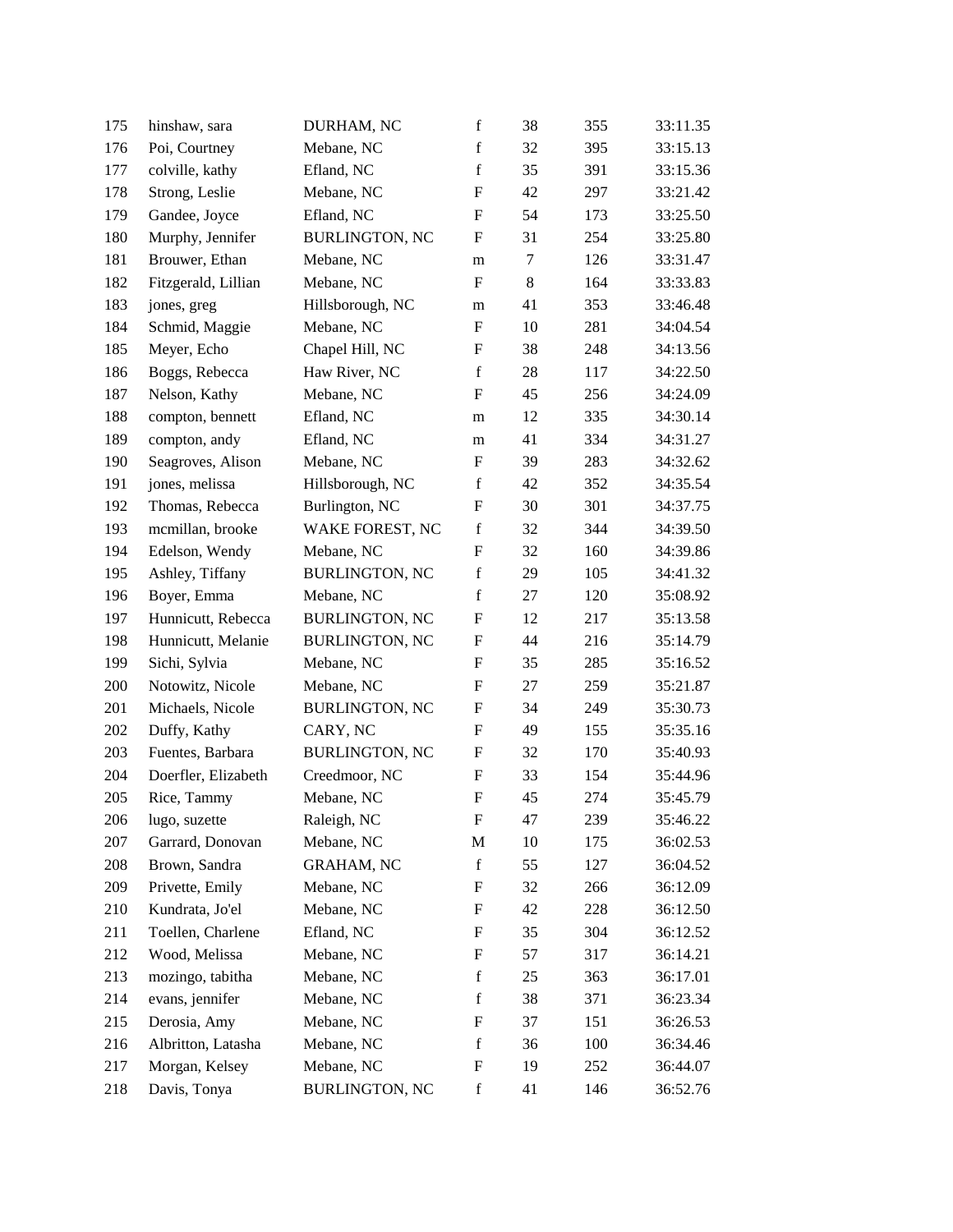| 219 | Main, Kim                          | <b>GRAHAM, NC</b>     | ${\bf F}$                 | 38               | 240 | 36:54.93 |
|-----|------------------------------------|-----------------------|---------------------------|------------------|-----|----------|
| 220 | Sasser, Deborah                    | Gibsonville, NC       | $\boldsymbol{F}$          | 55               | 278 | 36:55.26 |
| 221 | tate, becky                        | <b>BURLINGTON, NC</b> | $\mathbf f$               | 46               | 359 | 37:02.65 |
| 222 | Cox, Shannon                       | <b>GRAHAM, NC</b>     | $\mathbf f$               | 35               | 139 | 37:19.51 |
| 223 | Cox, John                          | <b>GRAHAM, NC</b>     | M                         | 41               | 360 | 37:19.51 |
| 224 | Petrin, Pete                       | Hillsborough, NC      | M                         | 54               | 264 | 37:20.71 |
| 225 | Crawford, Jay                      | Mebane, NC            | m                         | 51               | 140 | 37:22.90 |
| 226 | Allen, Isabel                      | Mebane, NC            | $\mathbf f$               | 10               | 101 | 37:32.71 |
| 227 | Williams, Faith                    | Mebane, NC            | ${\rm F}$                 | 11               | 315 | 37:33.14 |
| 228 | Helgeson, Lori                     | Mebane, NC            | $\boldsymbol{F}$          | 50               | 197 | 38:05.35 |
| 229 | Helgeson, Maria                    | Durham, NC            | $\boldsymbol{\mathrm{F}}$ | 29               | 198 | 38:05.36 |
| 230 | Diesel, Roxanne                    | Unknown, NA           | $\boldsymbol{F}$          | 54               | 153 | 38:17.81 |
| 231 | Silberman, Davia                   | Mebane, NC            | $\boldsymbol{\mathrm{F}}$ | 36               | 287 | 38:21.68 |
| 232 | Allmond, Cindy                     | Mebane, NC            | $\mathbf f$               | 43               | 102 | 38:23.41 |
| 233 | Chester, Lisa                      | <b>BURLINGTON, NC</b> | $\mathbf f$               | 39               | 136 | 38:30.75 |
| 234 | Thompson, Kim                      | Haw River, NC         | $\boldsymbol{\mathrm{F}}$ | 40               | 302 | 38:58.63 |
| 235 | Harris, Stacey                     | Chapel Hill, NC       | ${\rm F}$                 | 35               | 195 | 39:06.96 |
| 236 | kidwell, clare                     | Rougemont, NC         | $\mathbf f$               | 27               | 343 | 39:14.12 |
| 237 | frank, keri                        | Efland, NC            | $\mathbf f$               | 36               | 350 | 39:19.93 |
| 238 | robinson, harriet                  | Hillsborough, NC      | $\mathbf f$               | 44               | 349 | 39:21.06 |
| 239 | mignosa, jacki                     | Mebane, NC            | $\mathbf f$               | 39               | 348 | 39:21.22 |
| 240 | Wells, Julie                       | Hillsborough, NC      | ${\rm F}$                 | 38               | 351 | 39:35.16 |
| 241 | Blackwell, Kelly                   | <b>GRAHAM, NC</b>     | $\mathbf f$               | 43               | 114 | 39:59.39 |
| 242 | Deeney, Carri                      | Mebane, NC            | $\mathbf f$               | 50               | 147 | 40:06.43 |
| 243 | DellaVecch, Sandy                  | Mebane, NC            | $\mathbf f$               | 54               | 149 | 40:11.97 |
| 244 | Lockner, Kenneth                   | Mebane, NC            | M                         | 50               | 236 | 40:19.00 |
| 245 | Lockner, Kelsey                    | Mebane, NC            | ${\rm F}$                 | 15               | 235 | 40:23.01 |
| 246 | Lockner, Kitty                     | Mebane, NC            | ${\rm F}$                 | 47               | 237 | 40:23.11 |
| 247 | Kimball, Shannon                   | Unknown, NA           | $\boldsymbol{F}$          | 40               | 224 | 40:25.74 |
| 248 | Robinson, Jr., Glenwood Mebane, NC |                       | M                         | $\boldsymbol{7}$ | 276 | 40:38.61 |
| 249 | robinson, glenwood Mebane, NC      |                       | m                         | 42               | 381 | 40:39.82 |
| 250 | Suarez-Vega, Mariana               | Mebane, NC            | ${\rm F}$                 | 9                | 298 | 40:52.53 |
| 251 | Monteverde, Maya                   | Mebane, NC            | $\boldsymbol{\mathrm{F}}$ | 10               | 251 | 40:53.49 |
| 252 | Guaida, Salma                      | Mebane, NC            | $\boldsymbol{F}$          | 42               | 190 | 40:56.84 |
| 253 | Gray, Rob                          | Efland, NC            | M                         | 33               | 188 | 41:23.47 |
| 254 | Buckner, Sherri                    | Mebane, NC            | ${\rm F}$                 | 49               | 128 | 41:32.47 |
| 255 | garrard, nikki                     | Mebane, NC            | $\mathbf f$               | 35               | 341 | 41:37.60 |
| 256 | Overton, Happi                     | Efland, NC            | $\boldsymbol{F}$          | 35               | 262 | 41:50.47 |
| 257 | bethea, julie                      | <b>BURLINGTON, NC</b> | $\mathbf f$               | 37               | 340 | 42:17.62 |
| 258 | shinn, michelle                    | <b>BURLINGTON, NC</b> | $\mathbf f$               | 35               | 328 | 42:18.09 |
| 259 | Taylor, Timmy                      | Mebane, NC            | M                         | 10               | 300 | 42:36.49 |
| 260 | Bibb, Laura                        | Mebane, NC            | $\mathbf f$               | 31               | 113 | 42:42.21 |
| 261 | Taylor, Barb                       | Mebane, NC            | $\boldsymbol{F}$          | 41               | 299 | 42:43.81 |
| 262 | Sauls, Debbie                      | Unknown, NA           | $\boldsymbol{F}$          | 47               | 279 | 42:58.12 |
|     |                                    |                       |                           |                  |     |          |